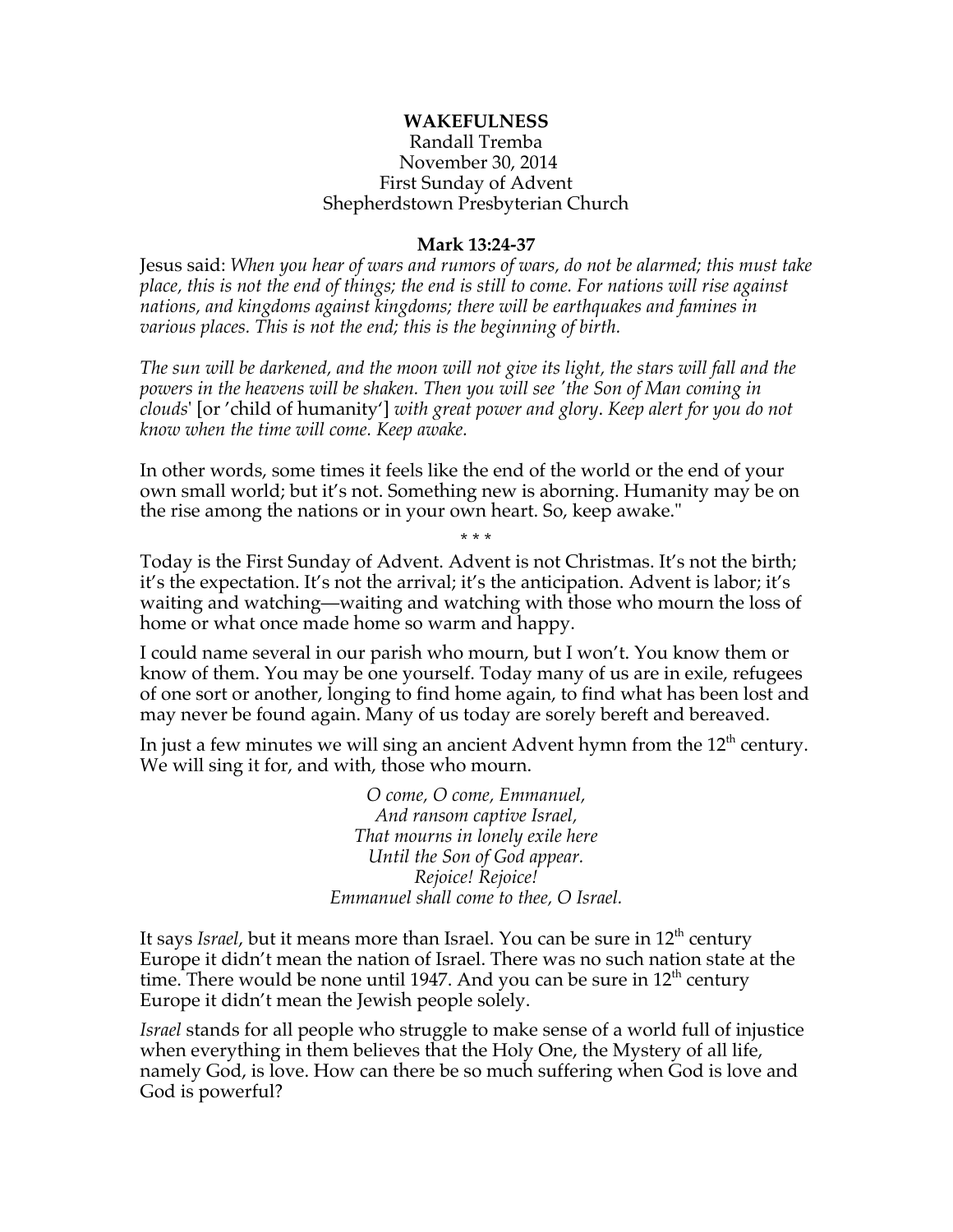*Israel* is an icon, a symbol. It means "one who struggles or grapples with El." El is a Hebrew name for God, or the Holy One. And the name Emmanu-el means God, or the Holy One, *El is with us.* Nearby.

> *Rejoice! Rejoice! Emmanuel shall come to thee, O Israel*

To you who struggle to be restored, reborn, made whole.

Some times it feels like the end; but it's not. Keep watch. Take heart.

Today is the First Sunday of Advent. Advent is a season of waiting and watching—of waiting with those who long for wisdom, wisdom to know the way to live. Advent is time of waiting and longing with those who are fed up with the foolish ways of the world, fed up with foolishness of nations and peoples, of governments and corporations; fed up with the foolish ways of children, youth and adults bent on destruction of self and others.

Many of us are sorely disappointed and discouraged by the foolishness of certain people and certain nations, of certain policies and practices. When will we learn how to make peace instead of war, how to promote generosity instead of greed, how to promote freedom instead of addictions, how to preserve the planet instead of desecrating it?

Where is the wisdom lost in intelligence? So much intelligence; so little wisdom. It's enough to make you weep.

In just a few minutes we will sing an Advent hymn. We will sing it for and with those who long for the way of wisdom to prevail.

*O come, Thou Wisdom from on high.*

Today is the First Sunday of Advent. Advent is a season of waiting and watching—of waiting with those who long for peace in the midst of strife and discord.

And that brings us to Ferguson. Ferguson is on fire, or was and may be again. Ferguson is more than a place in Missouri. Ferguson has become an icon, a symbol for many people.

We all get that physical evidence and court rulings cannot be ignored so that one police officer becomes the scapegoat of 500 years of frustration with oppression and injustice. We get that.

But if we are awake, if our consciousness is heightened we also get that certain people in this nation have not enjoyed the privileges and equal protection that many of us have. It's not just black people. It's red, yellow, brown and even some white people.

Anger can be repressed for only so long before rage explodes. The Great Ancestors tell us so in a mythic folktale.

Cain killed his brother Abel because Cain was angry over his unjust treatment. It's a folktale but it reveals a propensity in all of us. Injustice, imagined or real,